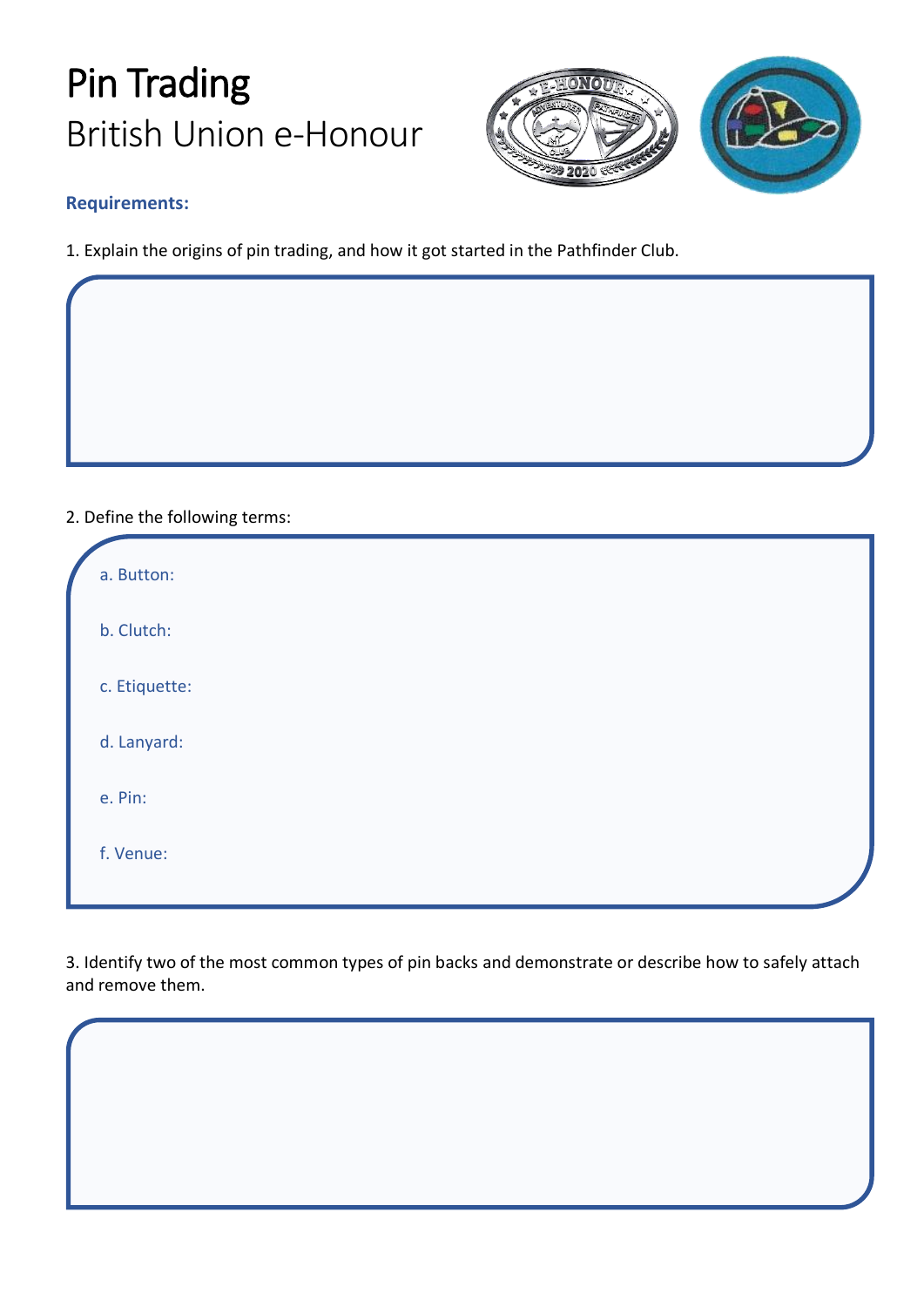4. Name at least five places where you can get pins for trading, including free or inexpensive pins. Collect at least three to five pins for trading from one or more of these sources.

5. Discuss at least five different methods of displaying your pins for trading. Choose a method you like and arrange your pins for trading.

6. Name five venues or events where pin trading is a popular activity.

7. Discuss the three F's of pin trading etiquette:

| a. Fun      |  |
|-------------|--|
| b. Fair     |  |
| c. Friendly |  |